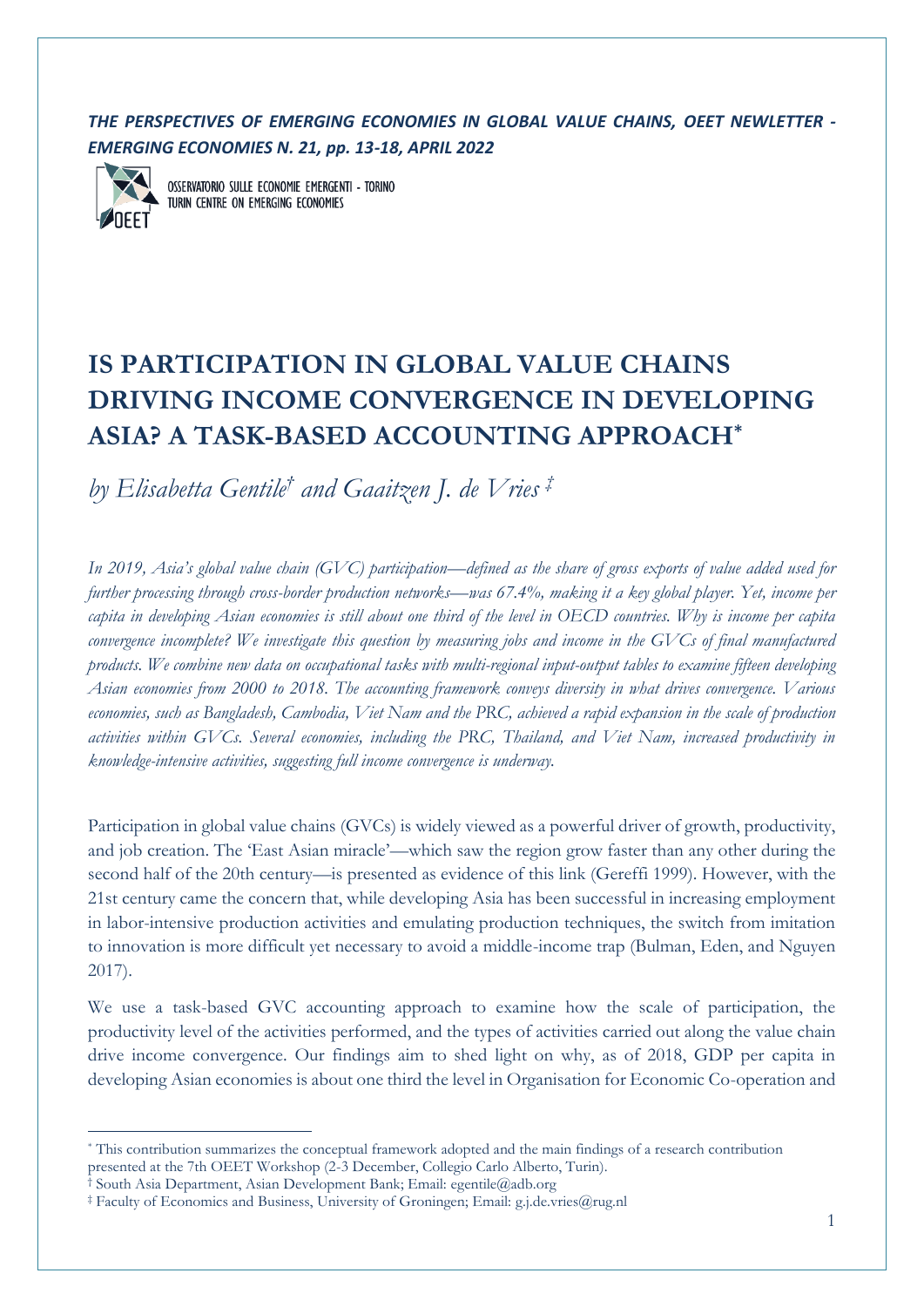Development (OECD) member countries.

The focus of our study is not manufacturing industries in developing Asia, but rather the set of activities carried out in the region for final manufactured products produced anywhere in the world. For example, an Asian firm might be involved in business processing, such as data entry, accounting, or call centres, for a final manufacturing product from a firm in France. This is the concept of "manufactures GVC income" or simply GVC income, introduced by Timmer et al. (2013). Indeed, activities in GVCs of manufactured products can be performed by firms classified in any sector of the economy. That is why the use of input-output linkages is required to explicitly account for interdependence among firms. Similarly, GVC jobs are defined as jobs related to activities that are directly and indirectly involved in the production of final manufactured goods. This is not the classic definition of manufacturing jobs, because it includes jobs in non-manufacturing activities if they contribute to final manufacturing output.

In a value chain, pre- production activities are carried out by workers with occupations relating to R&D and design; production activities are the tasks carried out by workers with occupations involved in the physical transformation process; and post- production activities are carried out by workers with occupations relating to branding, marketing, and logistics. To keep the analysis manageable, we merge pre- and post- production activities into one category that we call knowledge-intensive activities. That is because both pre- and post- production activities have higher value added than production activities and require higher-skilled workers.

Based on the framework introduced by Buckley et al. (2020), an economy can increase GVC income through three main drivers. The first is an increase in the scale of activities carried out for GVCs of final manufactured products (i.e., the number of jobs involved in those activities). The second is increasing the productivity levels of those activities through either process upgrading (better organization of the production process or using improved technology) or product upgrading (improving quality or design or adding new features). The third is functional upgrading; this is the reallocation of jobs from low to high value-added activities within GVCs. The highest value creation generally occurs in more upstream processes (e.g., R&D and design) or more downstream processes (e.g., marketing) rather than in the middle (e.g., assembly) (Shih 1996). Most of this value added stems from intangibles, such as brands, basic R&D, design, and the digitalization of organizational processes.

Two datasets underpin this quantitative exercise. First, the Multiregional Input–Output (MRIO) Database of the Asian Development Bank, which comprises national input-output tables connected by means of bilateral international trade flows. Each table provides a comprehensive summary of all transactions in the global economy between industries and final users of goods and services across countries in a given year. Second, the Occupations Database, introduced in Reijnders and de Vries (2018), which provides information on employment and relative wages by occupation-country-sector-year. The original occupations database includes 40 economies, including the People's Republic of China, India, Indonesia, and Taipei,China. For the analysis in this article, an additional 11 developing Asian economies<sup>1</sup> have been added to the set. Finally, the data was broken down by workers involved in production activities, i.e., the physical transformation process of manufactured goods, and knowledge-intensive activities, i.e., pre- and post-production tasks.

Figure 1 shows that GVC income per capita can be disaggregated at two levels. In the first, GVC income

<sup>1</sup> Bangladesh, Cambodia, Fiji, Kyrgyz Republic, Mongolia, Nepal, Pakistan, the Philippines, Sri Lanka, Thailand, and Viet Nam.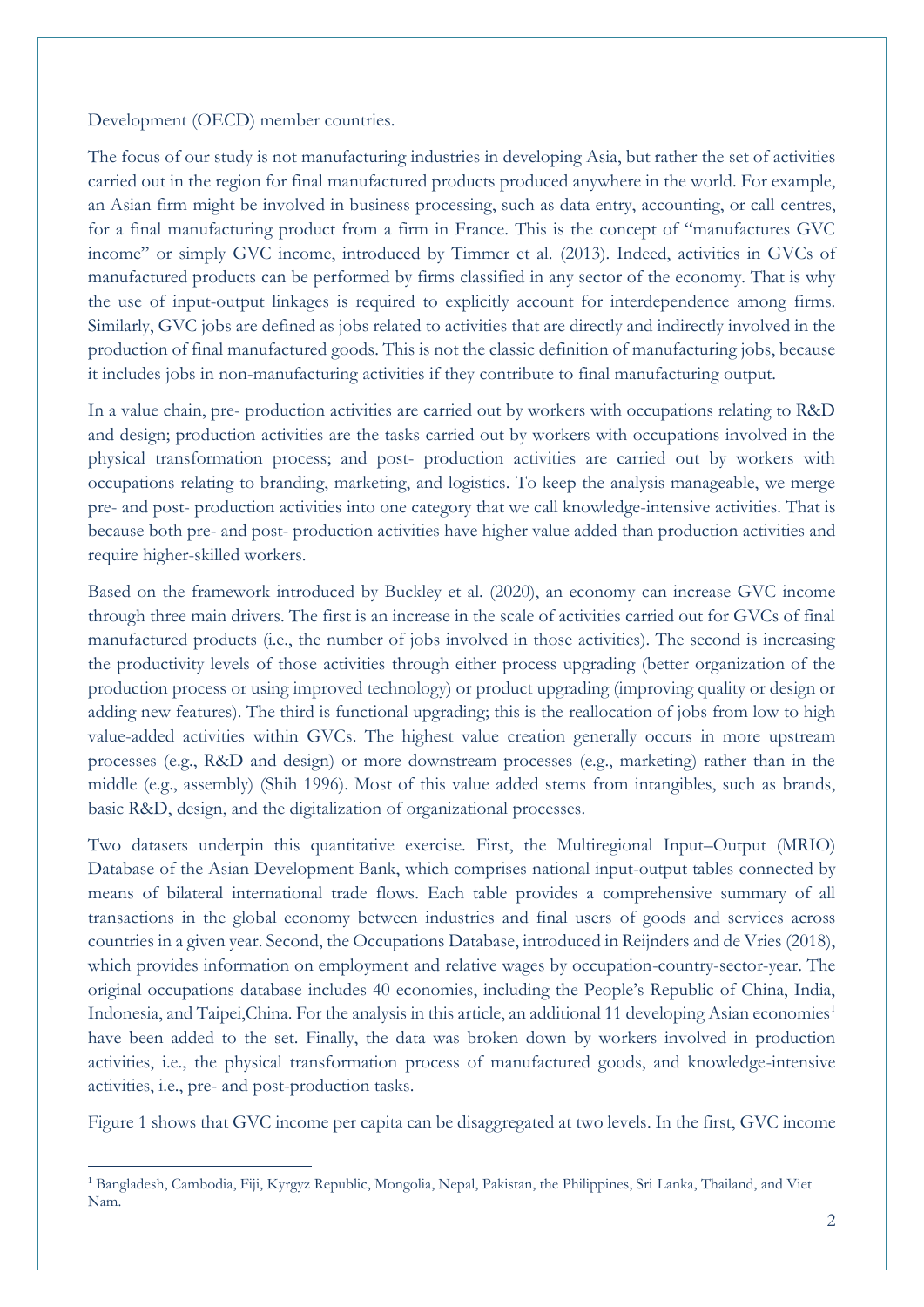per capita is expressed as the product of scale (GVC jobs per capita) and productivity (GVC income per GVC job). An increase in scale means that a rising share of the population is involved in GVCs; an increase in GVC income per GVC jobs means that workers performing those jobs are getting more productive. Figure 2 shows the results of the first-level disaggregation, where scale and productivity are divided by the OECD average. Panel *a* shows that in 2000, nine out of the 15 developing Asian economies had a scale ratio above 1, implying they had more GVC jobs per capita than the OECD average. That increased to 12 in 2018—and the ratio for India, Indonesia, the PRC, Taipei,China, and Thailand was above 2, which highlights the active involvement of workers from Asia in manufacturing GVCs. The scale ratio for the aggregate of the 15 economies was 1.34 in 2000 and 2.10 in 2018. This suggests the GVC income gap between developing Asia and the OECD is not due to the overall scale of their involvement in GVCs. Panel *b* shows the gap in GVC income between developing Asia and the OECD is mainly accounted for by differences in productivity. In 2000, developing Asia's productivity ratio was about 9% of the OECD's average. Although productivity has increased rapidly since then, it started from a low level, such that it was still at only 16% of the OECD average in 2018.



Source: Authors based on Elisabetta Gentile and Gaaitzen J. de Vries. 2021. Is Participation in Global Value Chains Driving Income Convergence in Developing Asia? A Task-Based Accounting Approach. Unpublished.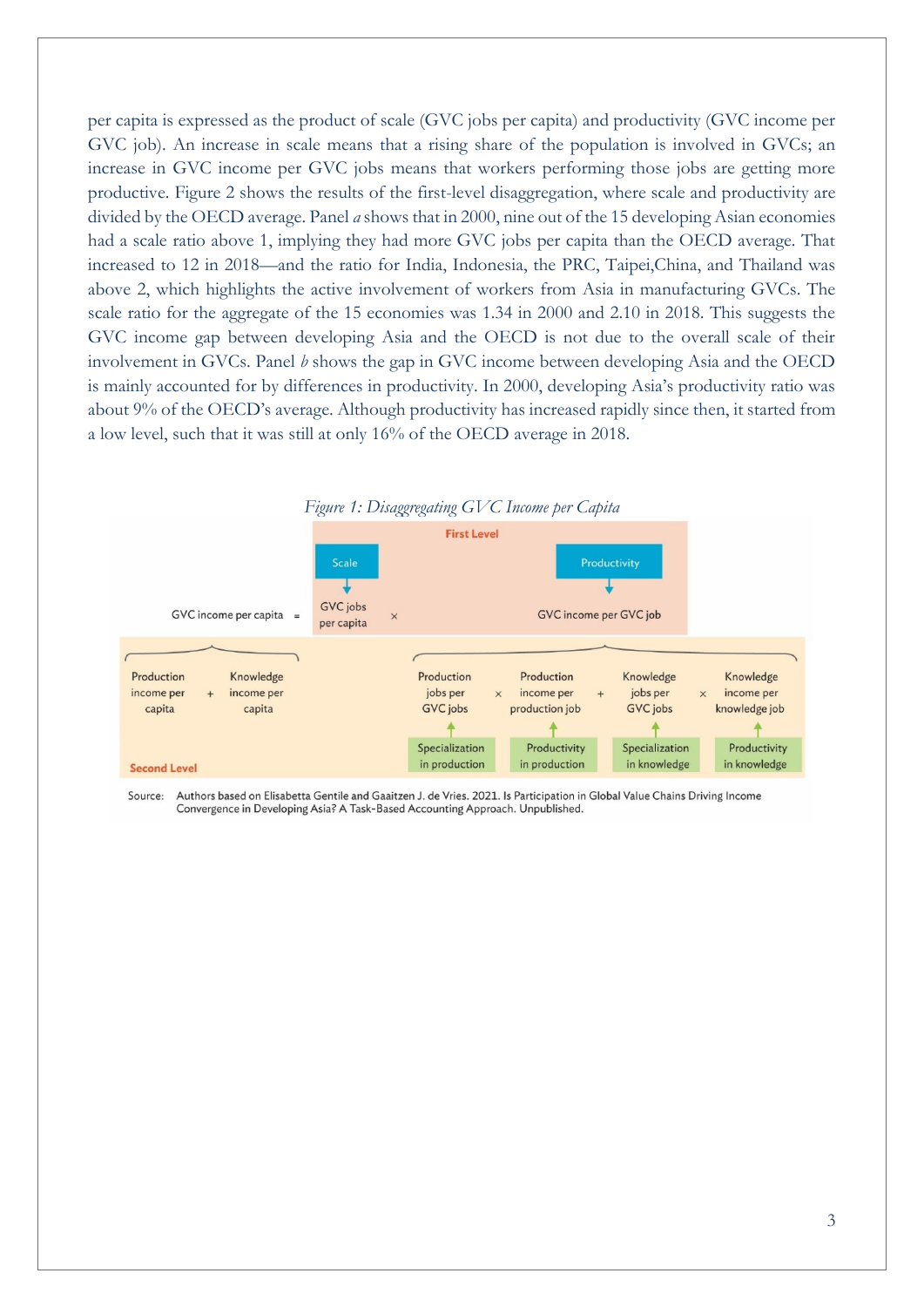

## *Figure 2: Scale Ratio and Productivity Ratio in 15 Developing Asian Economies, 2000 and 2018*

BAN = Bangladesh, CAM = Cambodia, FIJ = Fiji, GVC = global value chain, IND = India, INO = Indonesia, KGZ = Kyrgyz Republic, MON = Mongolia, NEP = Nepal, OECD = Organisation for Economic Co-operation and Development, PAK = Pakistan, PRC = People's Republic<br>of China, PHI = Philippines, SRI = Sri Lanka, TAP = Taipei, China, THA = Thailand, VIE = V Notes:

1. In panel a, the scale ratio is calculated as GVC jobs in final manufacturing products per capita relative to the OECD average. In panel b, the m putching productivity ratio is calculated as real GVC income in final manufacturing products, expressed at 2011 constant purchasing power parity and<br>divided by GVC jobs in final manufacturing products, relative to the (u

2. The 29 OECD countries are Australia, Austria, Belgium, Canada, the Czech Republic, Denmark, Estonia, Finland, France, Germany, Greece, Hungary, Ireland, Italy, Japan, Latvia, Lithuania, Luxembourg, Mexico, the Netherlands, Poland, Portugal, the Republic of Korea, Slovenia, Spain, Sweden, Turkey, the United Kingdom, and the United States.

Source: Elisabetta Gentile and Gaaitzen J. de Vries. 2021. Is Participation in Global Value Chains Driving Income Convergence in Developing Asia? A Task-Based Accounting Approach. Unpublished.

The second level of the disaggregation shown in Figure 1 sheds light on functional upgrading. Productivity is disaggregated into the weighted sum of production income per production job (productivity in production) and knowledge income per knowledge job (productivity in knowledge). The weights are the share of production jobs to total GVC jobs (specialization in production) and the share of knowledge jobs to total GVC jobs (specialization in knowledge). An increase in the share of knowledge jobs to total GVC jobs is an indication that the economy is specializing in knowledge-intensive activities. Similarly, an increase in the share of production jobs to total GVC jobs would be an indication that the economy is specializing in production activities.

Figure 3 presents the results of the second-level disaggregation of the productivity ratio shown in Figure 1 into the specialization-in-production ratio, the productivity in production ratio, the specialization-inknowledge ratio, and the productivity in knowledge ratio. Panel *a* clearly shows that GVC income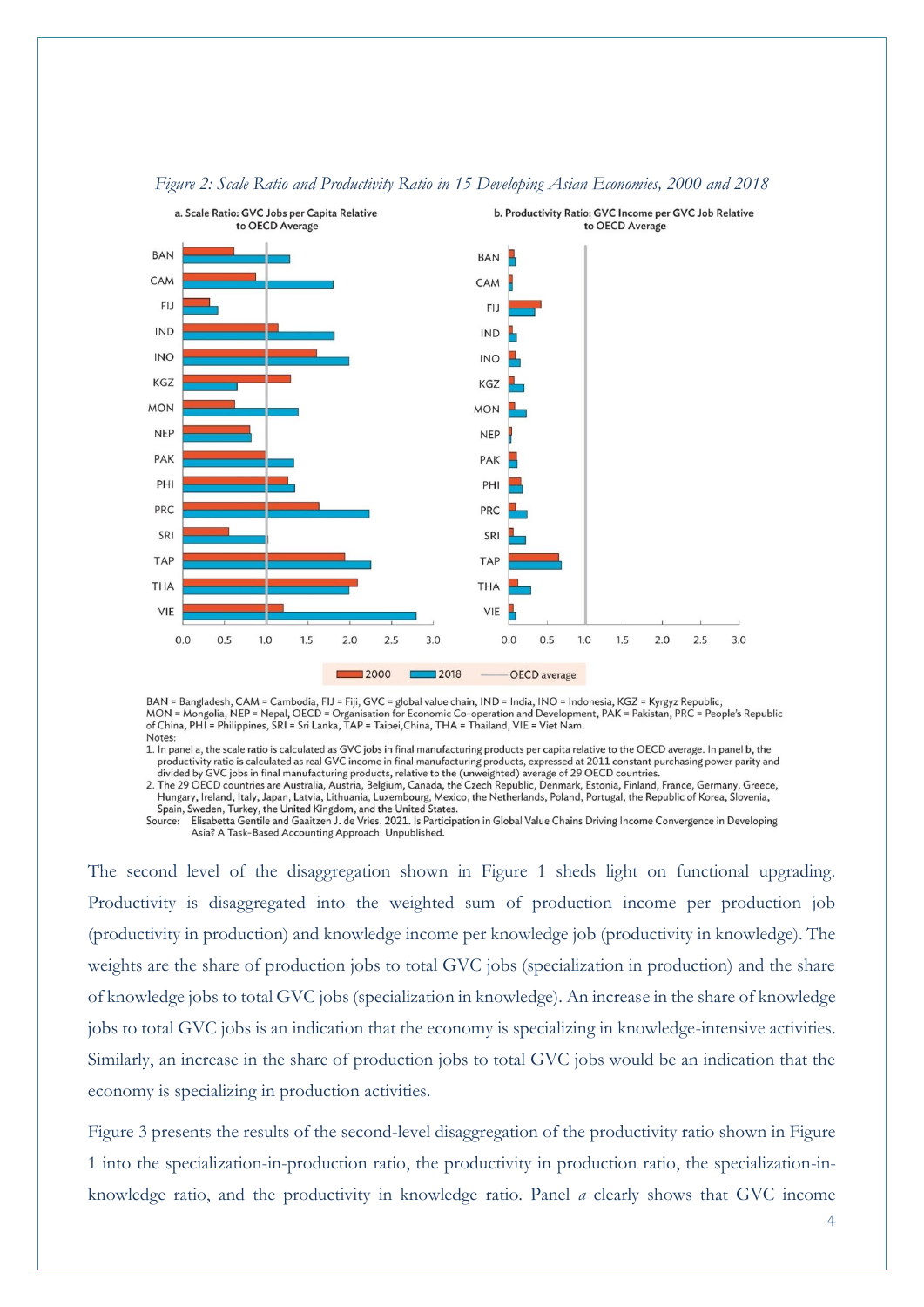convergence was mainly driven by an expansion of GVC jobs in production, whereas the share of knowledge-intensive jobs is roughly 50% of the OECD average, with the exception of Fiji and Taipei, China. These reflect a global division of labor whereby more knowledge-intensive jobs are in advanced economies and more production jobs are in developing Asia. Yet knowledge-intensive jobs increased in developing Asia from 2000 to 2018. Panels *c* and d show that most developing Asian economies in the sample increased productivity in both production and knowledge-intensive activities from 2000 to 2018.

In sum, while exporting through GVCs is often seen as a panacea for weak industrialization trends in developing economies, the reality is more complex. Even in developing Asia, which has seen a massive increase in the scale of production activities, productivity convergence and functional upgrading have been slow and far from guaranteed, as shown by the diversity of outcomes across the 15 economies examined here. However, we also show the importance of upscaling in driving income convergence and that the volume of the activity matters just as much as the domestic share of the value of the product in driving income convergence.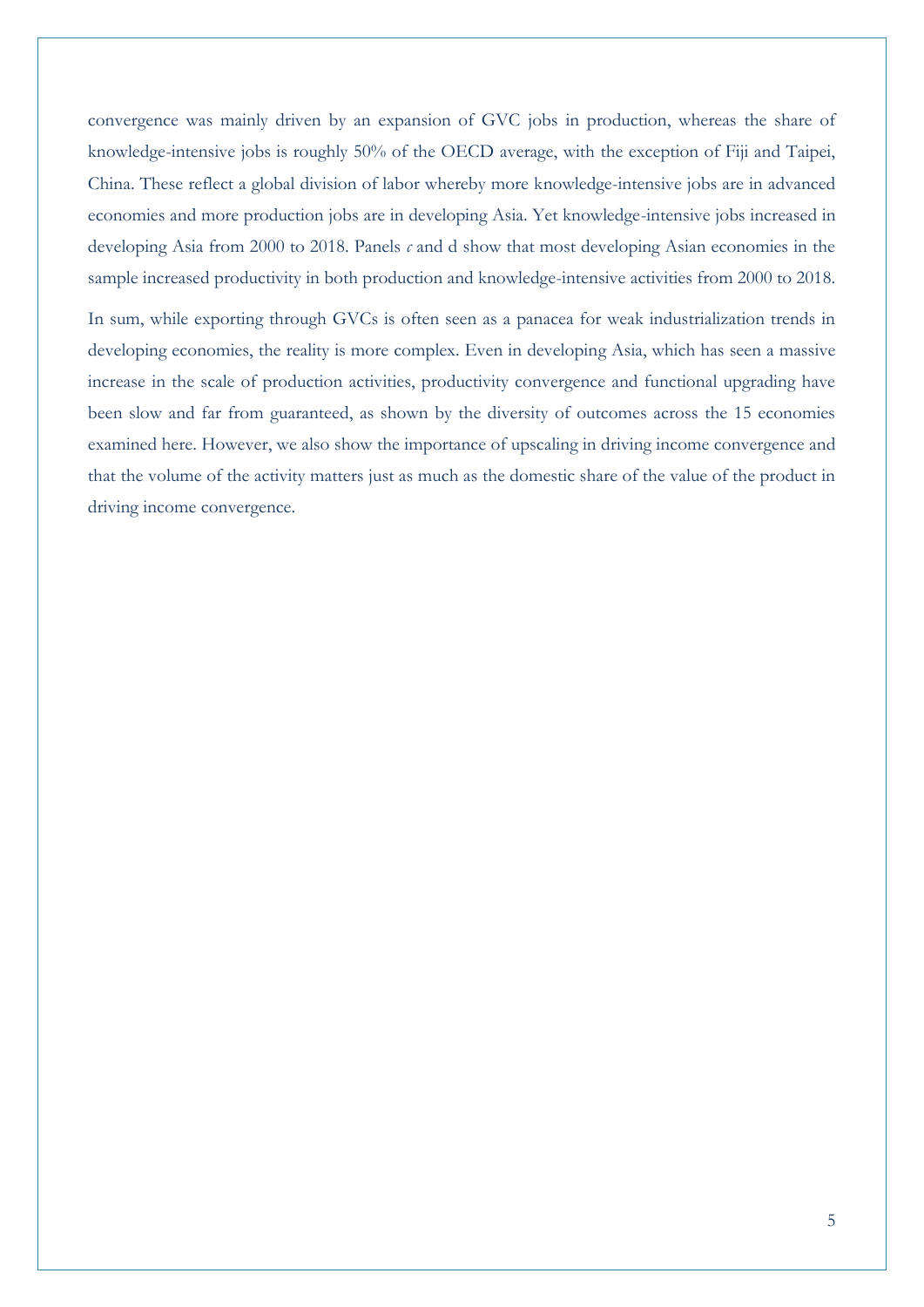## *Figure 3: Specialization and Productivity Ratios by Activity in 15 Developing Asian Economies, 2000 and 2018*



**BAN** CAM FIJ **IND INO** KGZ **MON NEP** PAK PHI PRC SRI **TAP THA VIE**  $0.0$  $0.5$  $1.0$  $1.5$  $2.0$ 

c. Productivity in Production: Production Income per Production Job



BAN = Bangladesh, CAM = Cambodia, FIJ = Fiji, GVC = global value chain IND = India, INO = Indonesia, KGZ = Kyrgyz Republic,<br>MON = Mongolia, NEP = Nepal, PAK = Pakistan, OECD = Organisation for Economic Co-operation and Dev Notes:

1. In panels a and b, the specialization in production (knowledge) ratio is calculated as GVC jobs in production (knowledge-intensive) activities in final manufacturing products divided by total GVC jobs, relative to the (unweighted) average of 29 OECD countries. In panels c and d, the productivity in production (knowledge) ratio by activity is calculated as real GVC income of production (knowledge-intensive) activities in final manufacturing products, expressed at 2011 constant purchasing power parity and divided by GVC jobs in production (knowledge intensive) activities, relative to the (unweighted) average of 29 OECD countries.

2. The 29 OECD economies are Australia, Austria, Belgium, Canada, the Czech Republic, Denmark, Estonia, Finland, France, Germany, Greece, Hungary, Ireland, Italy, Japan, Latvia, Lithuania, Luxembourg, Mexico, the Netherlands, Poland, Portugal, the Republic of Korea, Slovenia, Spain, Sweden, Turkey, the United Kingdom, and the United States

Source: Elisabetta Gentile and Gaaitzen J. de Vries. 2021. Is Participation in Global Value Chains Driving Income Convergence in Developing Asia? A Task-Based Accounting Approach. Unpublished.

b. Specialization in Knowledge: Knowledge Jobs per GVC jobs